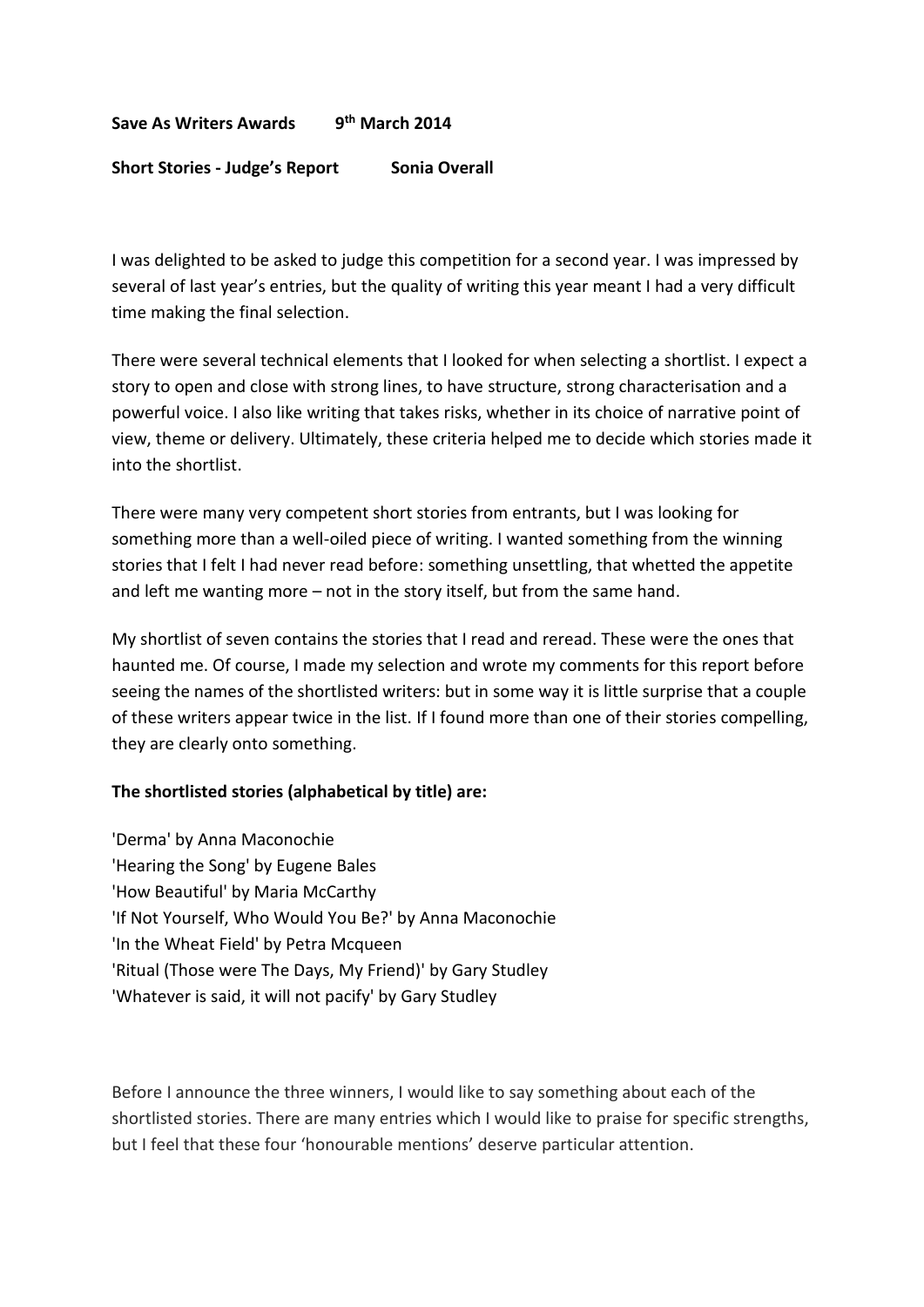## ('In the Wheat Field')

I was strangely affected by the story of a young girl and her mother making an extended summer visit by the sea. It is clear from the outset that the pair are hiding something, although exactly *what* remains unspoken. There is an extended feeling of suspense and unease in this loss of innocence story, and the nostalgic, almost idyllic setting is beautifully conjured. Description is a great strength here: the rooms of the house are fairly bursting with the sound of children running, squabbling and stumbling through the days. This is a carefully wrought, well-structured story: it is 'In the Wheat Field' by Petra Mcqueen.

## ('If Not Yourself, Who Would You Be?')

What starts out as a fairly standard tale of internet dating takes an unexpected turn in this well-paced story. The characterisation here is excellent, and the dynamic between the characters builds convincingly, making the crushing denouement highly effective. The final scene stayed with me and replayed in my head at unexpected moments, the sure sign of skilful writing. The story is 'If Not Yourself, Who Would You Be?' by Anna Maconochie.

# ('Whatever is said, it will not pacify')

The next shortlisted entry immediately gripped me with its breathless first person narrative. Although it felt like the beginning of a larger story, this glimpse into a world was effective and affecting. I wanted more of this hard-edged but lyrical prose, which contained some genuinely stunning lines. This is extremely promising writing which I very much hope is the beginning of a novel. If that is not the writer's intention, then I throw down the gauntlet now. The story is 'Whatever is said, it will not pacify' by Gary Studley.

### ('Derma')

I was disturbed and entranced by the next quirky, edgy story. A young office assistant's seemingly banal affair with her boss quickly reveals a darker tale of self-loathing and selfharm. The first page impressed me with its natural dialogue, but when the protagonist's furcollared coat shape-shifted into a talking fox, things got really interesting. Surreal and disturbing, this is accomplished writing: the story is 'Derma' by Anna Maconochie.